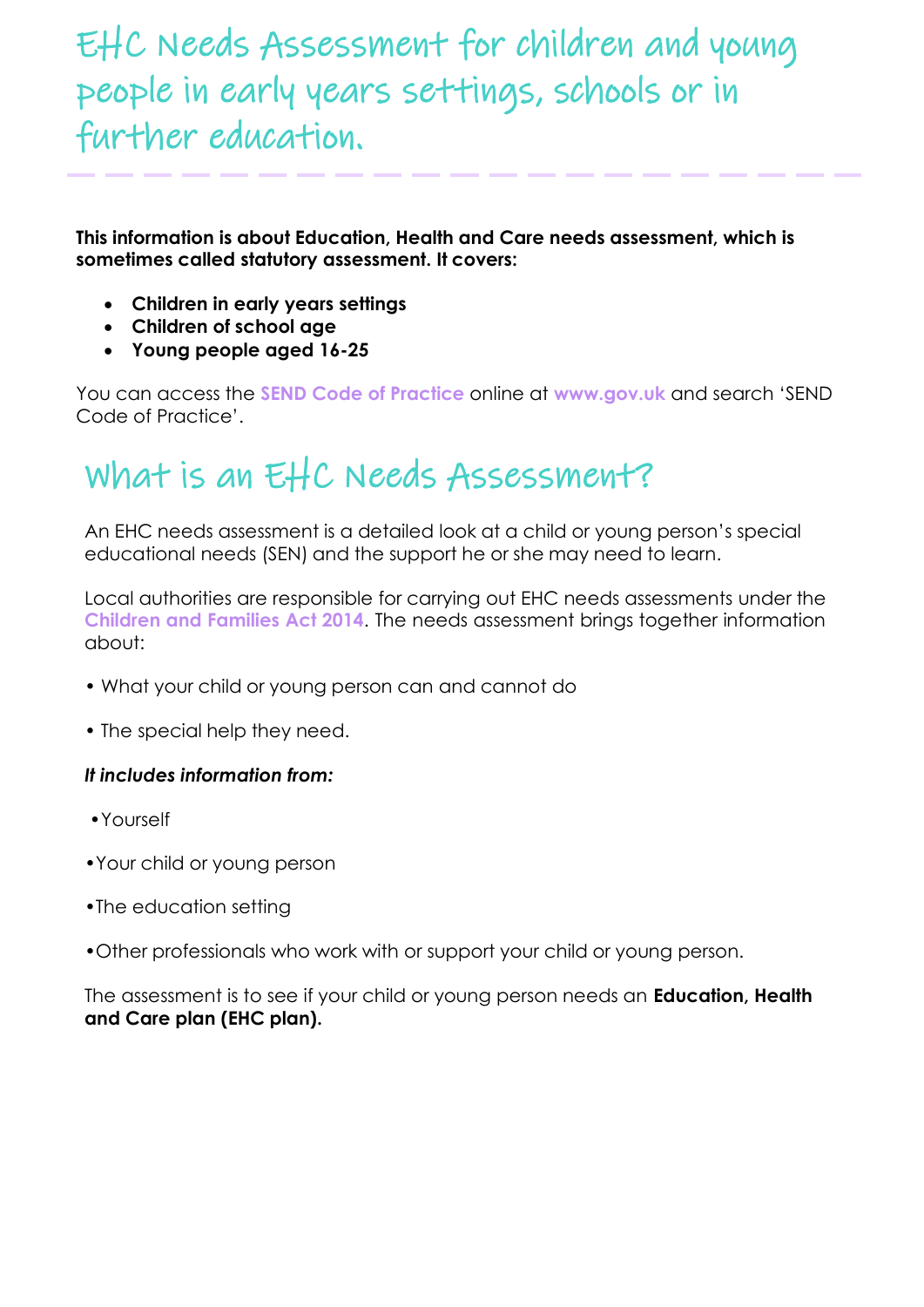# When is an EHC Needs Assessment necessary?

The education setting will give help through SEN support. This means help that is in addition to, or different from the support given to children or young people of the same age.

Some children need more intensive and specialist help. If your child or young person does not make progress despite SEN support, an EHC needs assessment might be the next step.

#### **The SEND Code of Practice says:**

In considering whether an EHC needs assessment is necessary, the local authority should consider whether there is evidence that despite the early years provider, school or post-16 institution having taken relevant and purposeful action to identify, assess and meet the special educational needs of the child or young person, the child or young person has not made expected progress. (9.14)

#### **The local authority will look at:**

- Your Child or Young Person's attainments and rate of progress
- Their Special Educational Needs (SEN)
- What has already been done to help your Child or Young Person
- The difference that previous support has made to your Child or Young Person
- Your Child or Young Person's physical, emotional and social development and health needs.

#### **The SEND Code of Practice says:**

A local authority must conduct an assessment of education, health and care needs when it considers that it may be necessary for special educational provision to be made for the child or young person in accordance with an EHC plan. (9.3)

Some children and young people will have needs that clearly require an EHC needs assessment and EHC plan. Once the local authority is aware that this is the case it should start the process without delay.

You can find out more about the criteria that local authorities should follow in **he SEND Code of Practice sections 9.3 and 9.14 to 9.16.**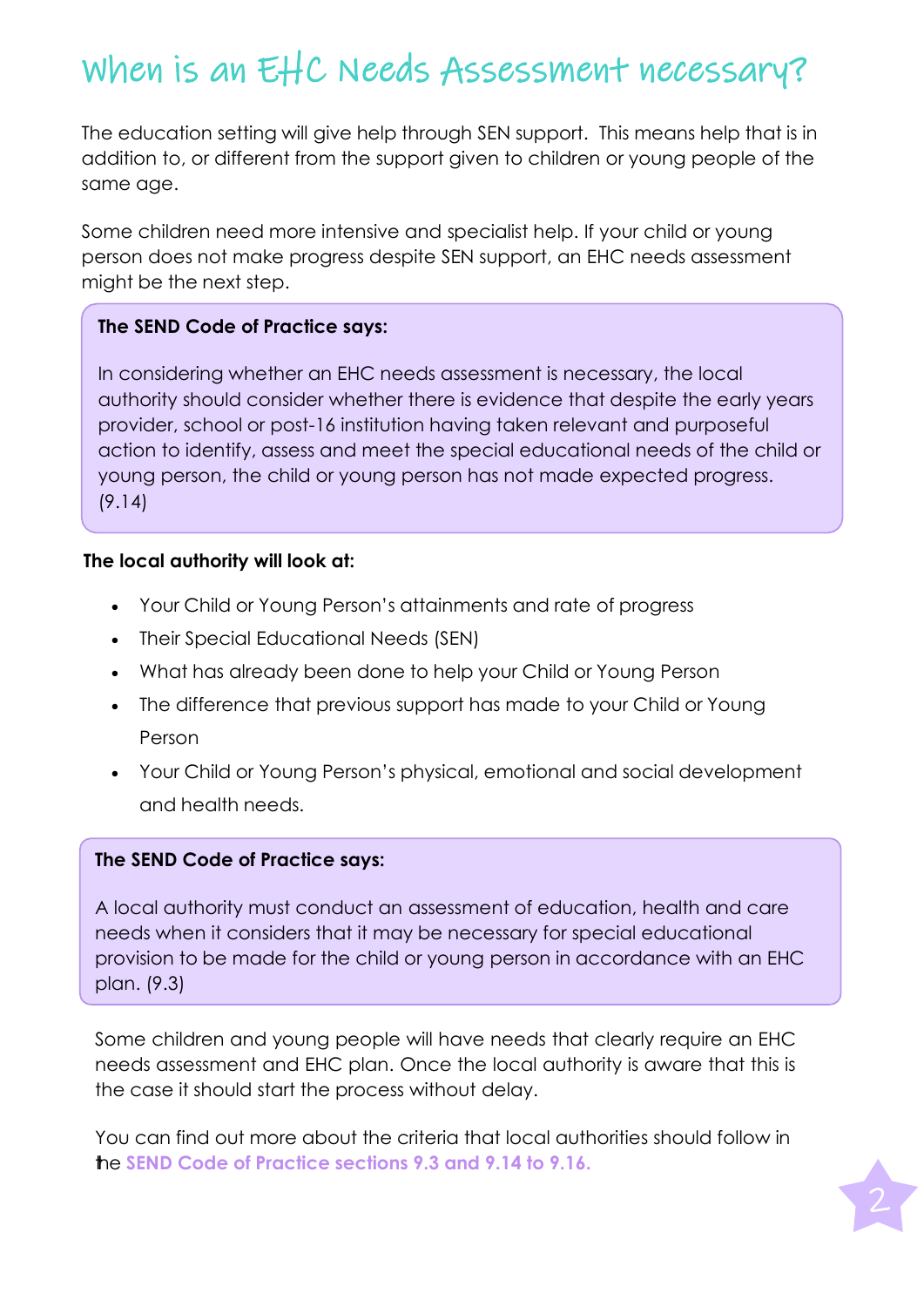# Who can ask for an EHC Needs Assessment?

- Parents
- A young person over the age of 16 (but under the age of 25)
- The education setting, but only after talking with you first

It is always a good idea to talk to the education setting before asking for an EHC needs assessment.

# What happens when the local authority gets a request for an EHC needs assessment?

As soon as the local authority gets a request for an EHC needs assessment they must tell you about it.

- The local authority has **up to six weeks** to decide whether to make a needs assessment. During this time, they may ask you, the school and other professionals for information.
- They will look at all the information and must then tell you whether it has decided:
	- o To start the EHC needs assessment immediately **OR**
	- o That an EHC needs assessment is not necessary.

## What happens if the local authority decides that an EHC needs assessment is not necessary?

The local authority **must** tell you why it thinks that an EHC needs assessment is not needed. They **must** also tell you about:

- Your right of appeal
- Independent **disagreement resolution** and **mediation**
- How to get further information, advice or support

If you disagree with the decision, we can explain your options to you.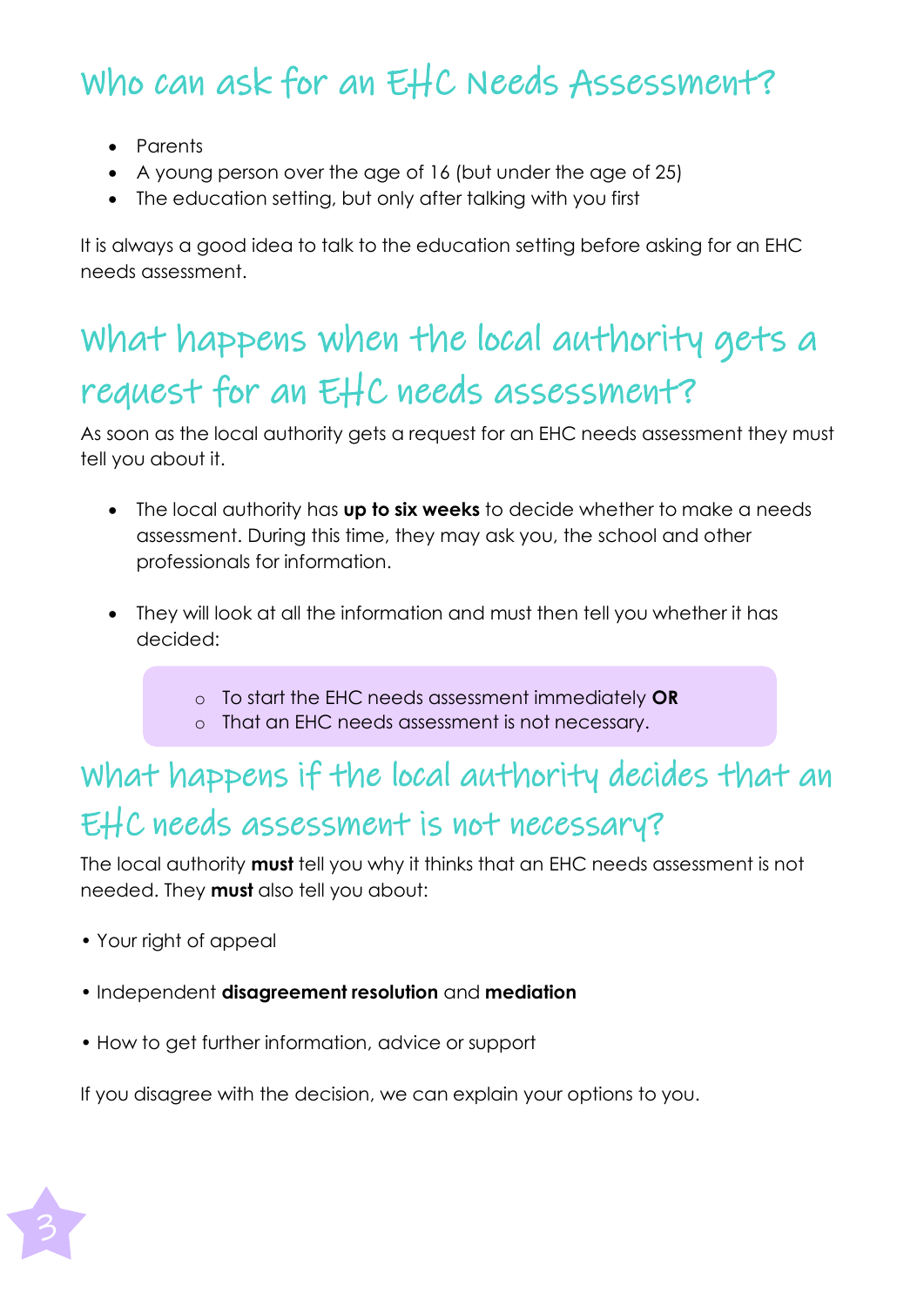# What happens if the EHC Needs Assessment goes ahead?

### **The SEND Code of Practice says:**

Local authorities must consult the child and the child's parent or the young person throughout the process of assessment and production of an EHC plan. They should also involve the child as far as possible in this process. The needs of the individual child and young person should sit at the heart of the assessment and planning process. (9.21)

The local authority will write to you to tell you what will happen and ask for your views. Your views and your child or young person's views are really important.

## Family Views

Providing your views during a request for an EHC needs assessment is an opportunity to describe your child in as much detail as you would like the **Local Authority (LA)** to know about them.

It's also really important to include your **child's views** and we would encourage you to discuss some of the questions with your child or young person.

Your child or young person might find this exercise difficult, there are some tips and guidance within the **'Council for Disabled Children' (www.councilfordisabledchildren.org.uk)** website. You can also ask us for more information about how to help your child to do this.

Include any information that you feel is relevant to your child and their needs, as well as any additional reports or documents, for example, letters of diagnosis, professional reports or recommendations.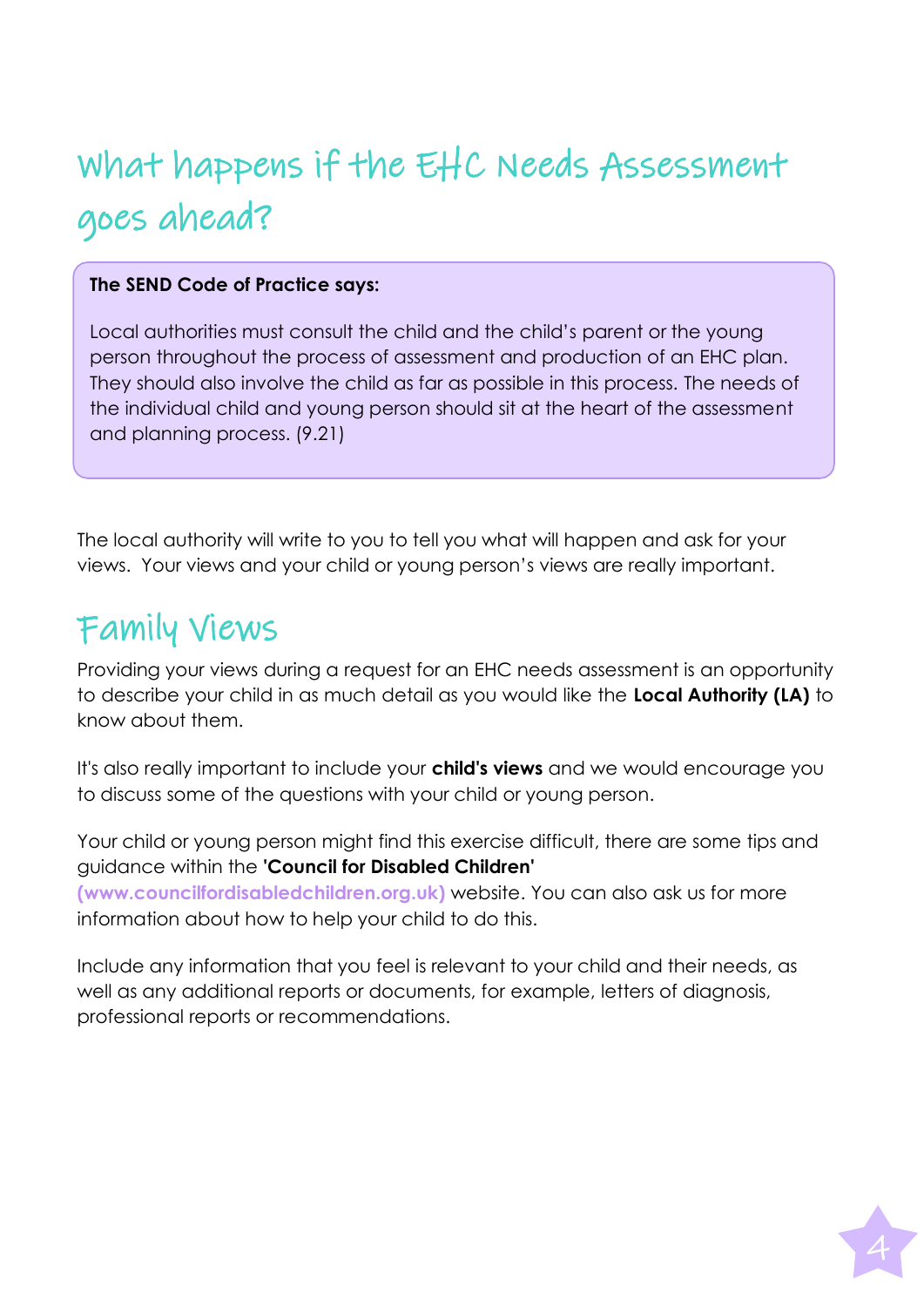The local authority will ask several other people for information about your child or young person. This is called '**advice'** and it should include information about:

- Your Child or Young Person's education, health and care needs
- The desired **outcomes** for your child or young person
- The special educational, health and care provision that might be required to meet their needs and achieve the desired outcomes.

The local authority **must ask** for advice and information from:

- Parents (or the young person)
- Your Child or Young Person's education setting
- An educational psychologist
- Health professionals who work with your child or young person. This might include a pediatrician, speech and language therapist, physiotherapist or occupational therapist.
- Social Care staff
- Anyone else relevant who you ask them to contact.

If your child or young person has a **vision or hearing impairment** the local authority must also seek information and advice from a suitably qualified teacher.

As part of an EHC needs assessment, the **SEND** team will seek advice from social care about their previous involvement and assessments for your child.

If their response is 'not known to service' - you might want to discuss with your SEND Caseworker, or ask social care, to carry out an assessment (or re-assessment) of care needs.

You will have the chance to discuss your child with everyone involved in the needs assessment and you will receive a copy of all the reports when the needs assessment is finished.

# What if some of this advice is already available?

Sometimes advice and information is already available because other professionals have been working with your child or young person. The local authority must not seek further advice if such advice has already been provided (for any purpose) and the person providing the advice, the local authority and the child or young person's parent or the young person are all satisfied that it is sufficient for the assessment process. In making this decision, the local authority and the person providing the advice should ensure the advice remains current.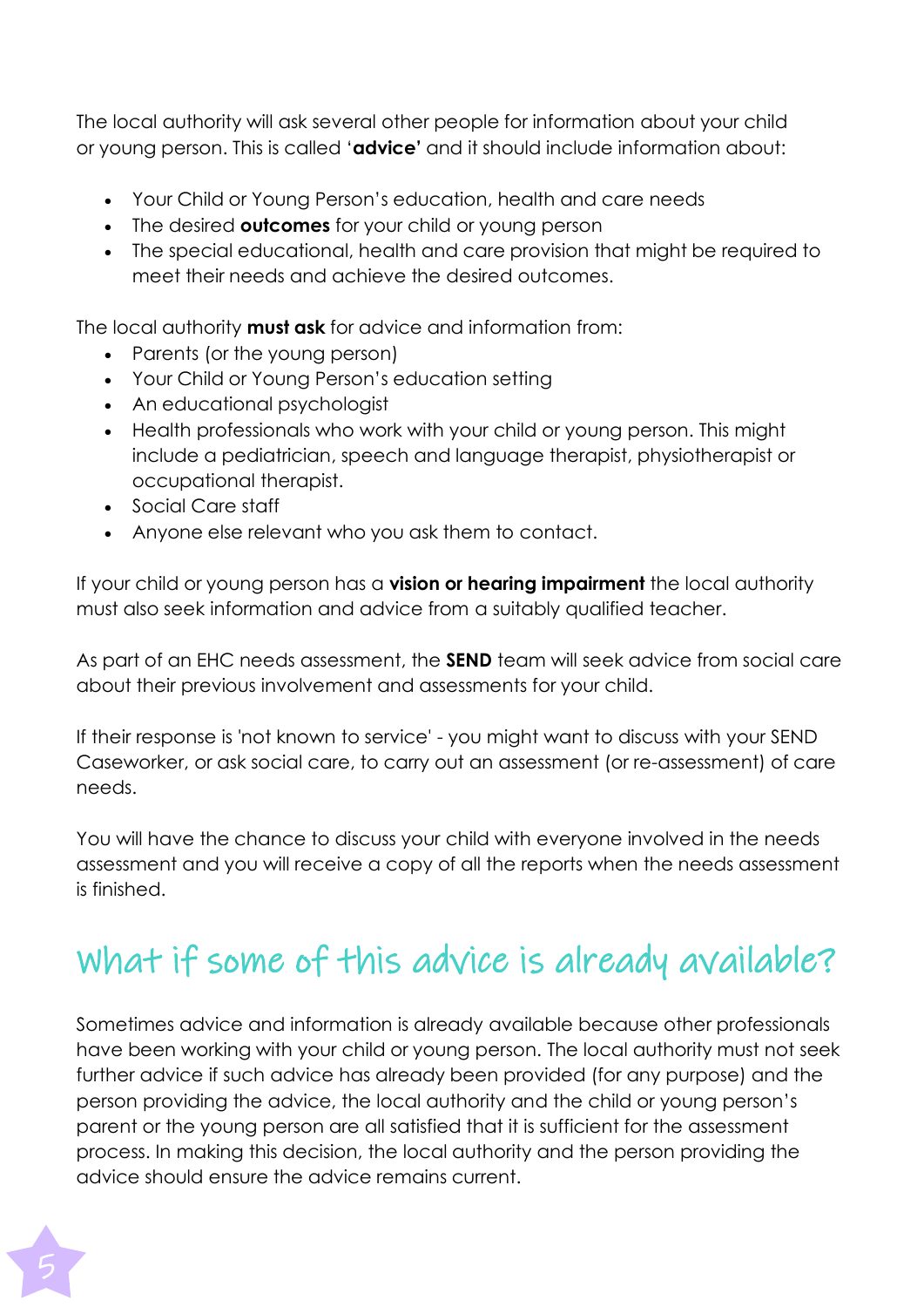# When does the EHC Needs Assessment end?

Once the local authority has all the information and advice it must decide whether your child or young person needs an **Education, Health and Care plan.**

An EHC plan is a legal document written by the local authority. It describes the special educational needs that a child or young person has and the help that they will be given to meet them. It also includes the health and care provision that is needed.

Sometimes the local authority will decide that your child has special educational needs that can be met through **SEN support**. If this is the case the local authority must tell you of its decision within 16 weeks of receiving a request for an EHC needs assessment. The local authority must also tell you about your right of appeal.

If the local authority decides an EHC plan is **necessary** it must first write a **draft plan**. It will send you the draft EHC plan and copies of the reports so that you can read it all. You should check that everything you think is important has been included and that you agree with the outcomes and the proposed provision. The local authority will also ask you which school you prefer your child to go to.

You have **15 days** to make comments, to ask for a meeting or accept the draft plan.

Note that if you do not reply within 15 days the local authority may assume that you agree with the draft plan.

The last stage is for the local authority to send you the **final EHC plan**. If you are still unhappy with the plan or cannot agree with the local authority about the education setting named, you have a right to go to mediation and/or to appeal (see below).

# What if  $I$  do not agree with the LA about the EHC Needs Assessment or the EHC Plan?

At any stage you can ask to talk to a member of the local authority's staff. This will usually be the person named in the letter the local authority sends to you when it receives a request for an EHC needs assessment.

You also have a right to request independent disagreement resolution and, in some circumstances, mediation.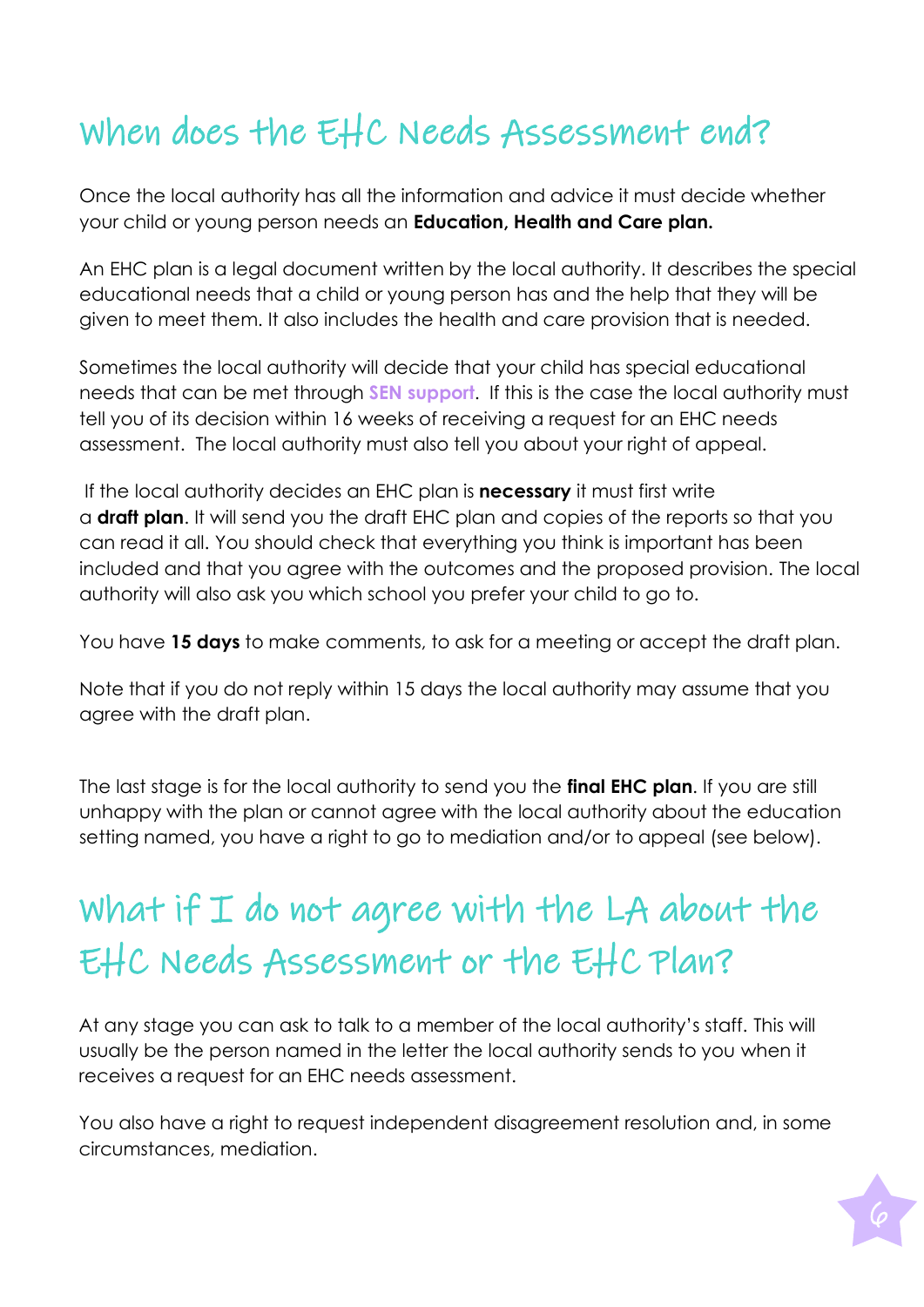# Writing about your child - A Checklist to Help

As a parent you are an expert on your child. If you are requesting an assessment or providing further information as part of the assessment itself, it is important to give clear information about your child's needs.

### **Your Child's Early Years:**

When did you first noticed any problems – big or small? Did you tell anyone? What help or advice did you get?

### **Your Child Now:**

- **Health:** eating, sleeping, illnesses, tiredness, depression, panic attacks
- **Physical Skills:** walking, climbing, handwriting, using scissors
- **Communication:** hearing, gestures, eye contact, speech: describing things, talking to people, using the telephone, taking messages
- **Personal Skills:** dressing, washing, dealing with pocket money, time-keeping, remembering to pack sports kit/ or pencil case
- **Behaviour:** showing anxiety or frustration, problems with concentration.

### **Your Child at Home**

- **Hobbies:** watching TV, reading, playing games
- **Outside activities:** clubs, sports
- **Relationships:** parents, brothers and sisters, other adults, friendships
- **Behaviour at home:** sharing, listening, fighting with siblings, moods, tantrums
- **Homework:** difficulty remembering what to do or finishing in the set time.

### **Your Child at School or College**

- **Lessons:** What lessons or activities does your child enjoy?
- **Relationships:** Friendships, relationships with teachers
- **Problem areas:** lessons, playtime, new teacher, change in routine
- **Extra help:** what has worked or not worked for your child
- Are your child's difficulties getting worse? Does any particular incident or piece of work illustrate your child's difficulties?
- What help do you think your child needs?

### **Your Child's Views:**

- Does your child enjoy going to school? What do they like best?
- What would they like to achieve? What makes it hard for them to do this?
- What help does your child think they need?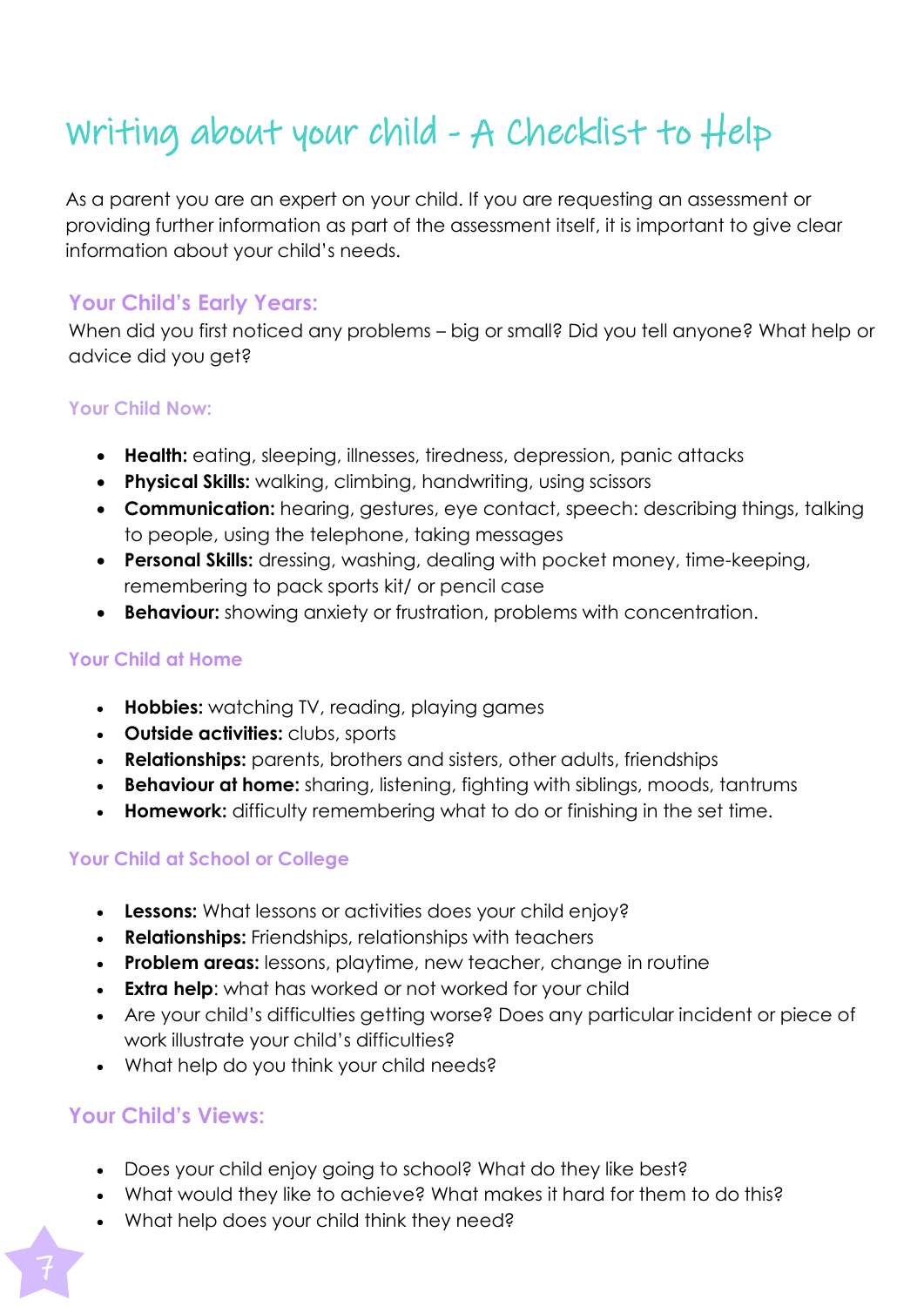### Model Letter

### **Requesting an EHC Needs Assessment: Model Letter 1**

*All of the parts of this letter in bold will need to be changed or deleted so that they are relevant to your situation.*

**[Your address and contact details]**

Head of SEND

Dear to whom it may concern,

#### **[Child or young person's name]: DoB [date of birth]:**

[**Date**]

### **Request for EHC needs assessment**

I am writing **[as the parent of the above child / on behalf of the above young person]** to request an assessment of their Education, Health and Social Care needs under section 36(1) of the Children and Families Act 2014.

#### **[Child / young person's name]** currently attends **[name of school/college / is out of school/college]**.

I understand that the test that the LA must apply in considering this request is contained in section 36(8) of the Children and Families Act 2014 and has two parts.

Part one of the test is that the child or young person has or may have special educational needs.

### **[***Delete the paragraphs below which are not applicable:]*

**[Child / young person's name]** has already been identified as having special educational needs by **[name of school / college].** They identified them as: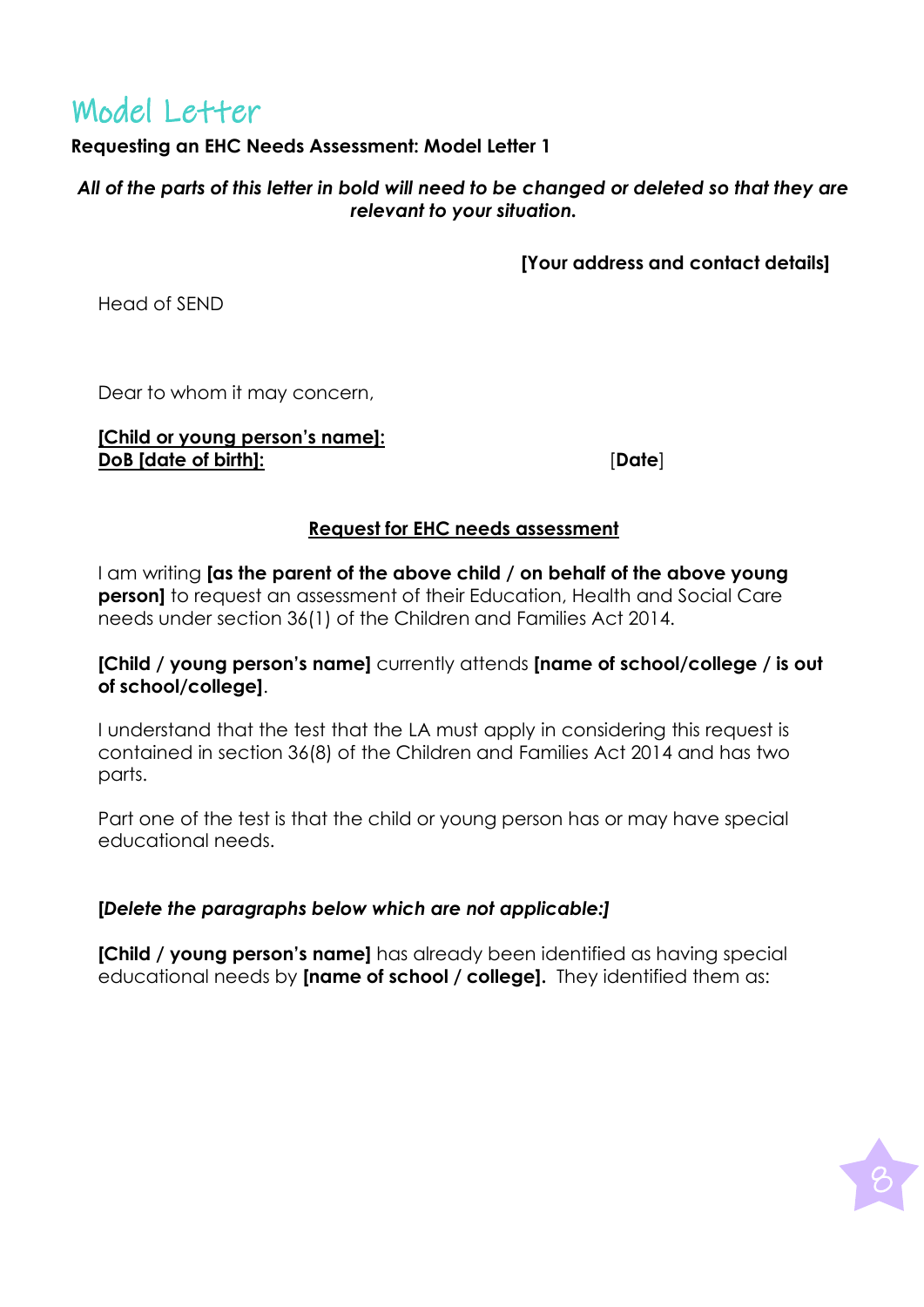**[***List the SEN already identified by school/college and provide any supporting evidence – for example reports from school/college or professionals. You can also add any other needs that you think your child has which have not yet been identified by your school/college.***]**

#### **[***Or:***]**

I feel that **[child / young person's name]** has or may have special educational needs because:

**[***List the reasons why you feel your child has SEN and any evidence you have to support what you are saying – for example school reports, evidence of exclusions, and letters from any medical or other experts.***]**

Part two of the test is that it may be necessary for special educational provision to be made for the child/young person through the issuing of an EHC plan.

My reasons for believing that **[child / young person's name]** may need an EHC plan are:

**[***List any reasons you have which show why you think that an EHC plan may be needed to support the child or young person in education or training. If you can, it would be helpful to provide evidence that the school may not be be able to provide the support the child or young person needs out of their own resources. Examples include a need for specialist teaching, individual support beyond what the school can provide, therapies from external specialists, or specialist equipment. Evidence could include reports from professionals or the school/college recommending particular support, and/or evidence that the child or young person is not making progress despite the school or college putting interventions in place.***]**

The two-part test outlined above is the only test to be applied under the law. I understand that it would be unlawful for a local authority to apply a higher threshold for accessing an EHC needs assessment. Furthermore, this legal test is different to that which must be applied in the decision about whether or not to issue an EHC plan. **[I / We]** believe that the local authority should carry out an EHC needs assessment to determine the full extent of **[child / young person's name]**'s needs.

I understand that you are required by law to reply to this request within six weeks, and that if you refuse **[I / young person's name]** will be able to appeal to the First-tier Tribunal (Special Educational Needs and Disability).

Yours faithfully,

**[Your name] [Or if on behalf of a young person:] [Your name]** on behalf of **[name of young person]**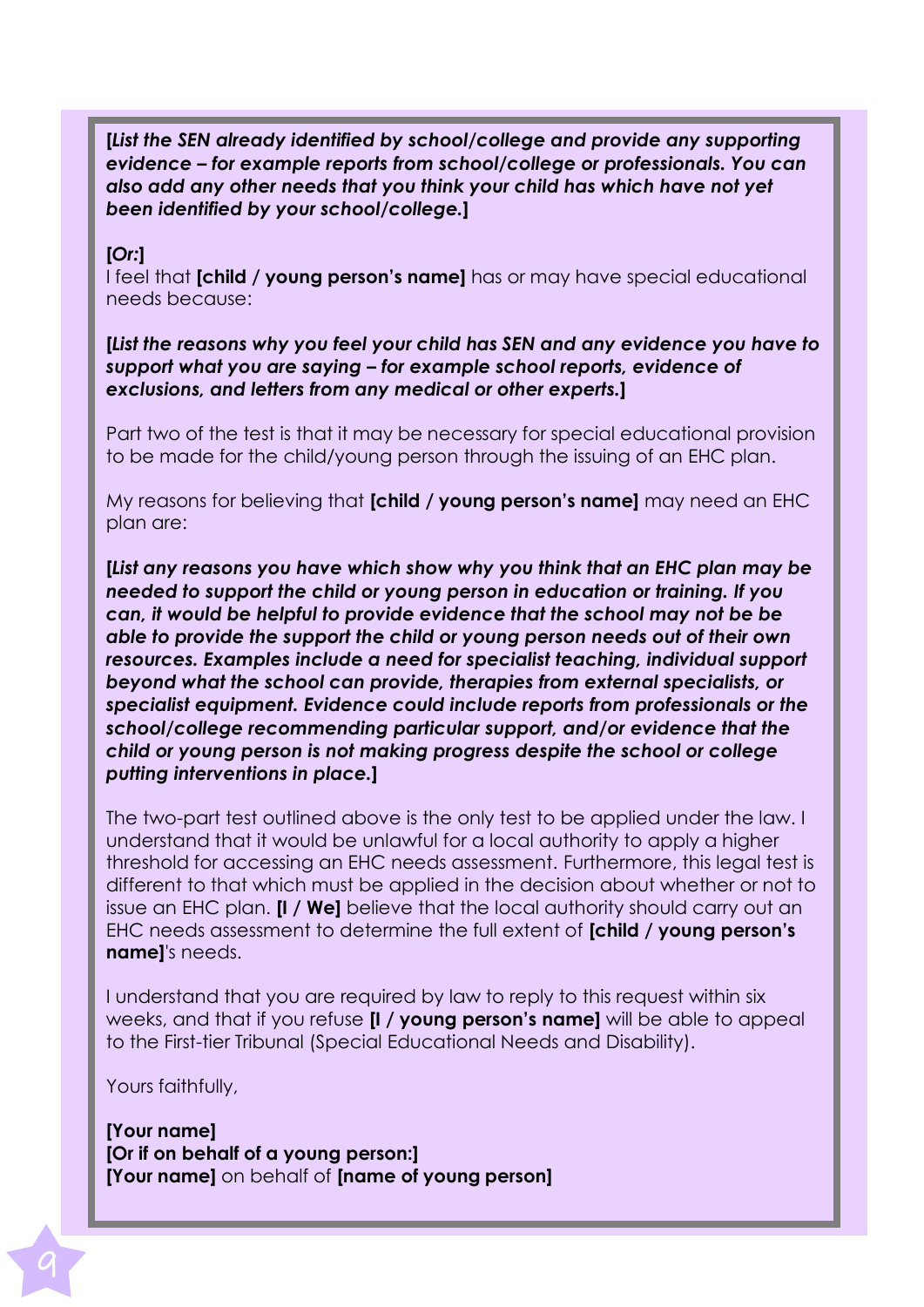### Assessment Timetable



20 WEEKS IN TOTAL 20 WEEKS IN TOTAL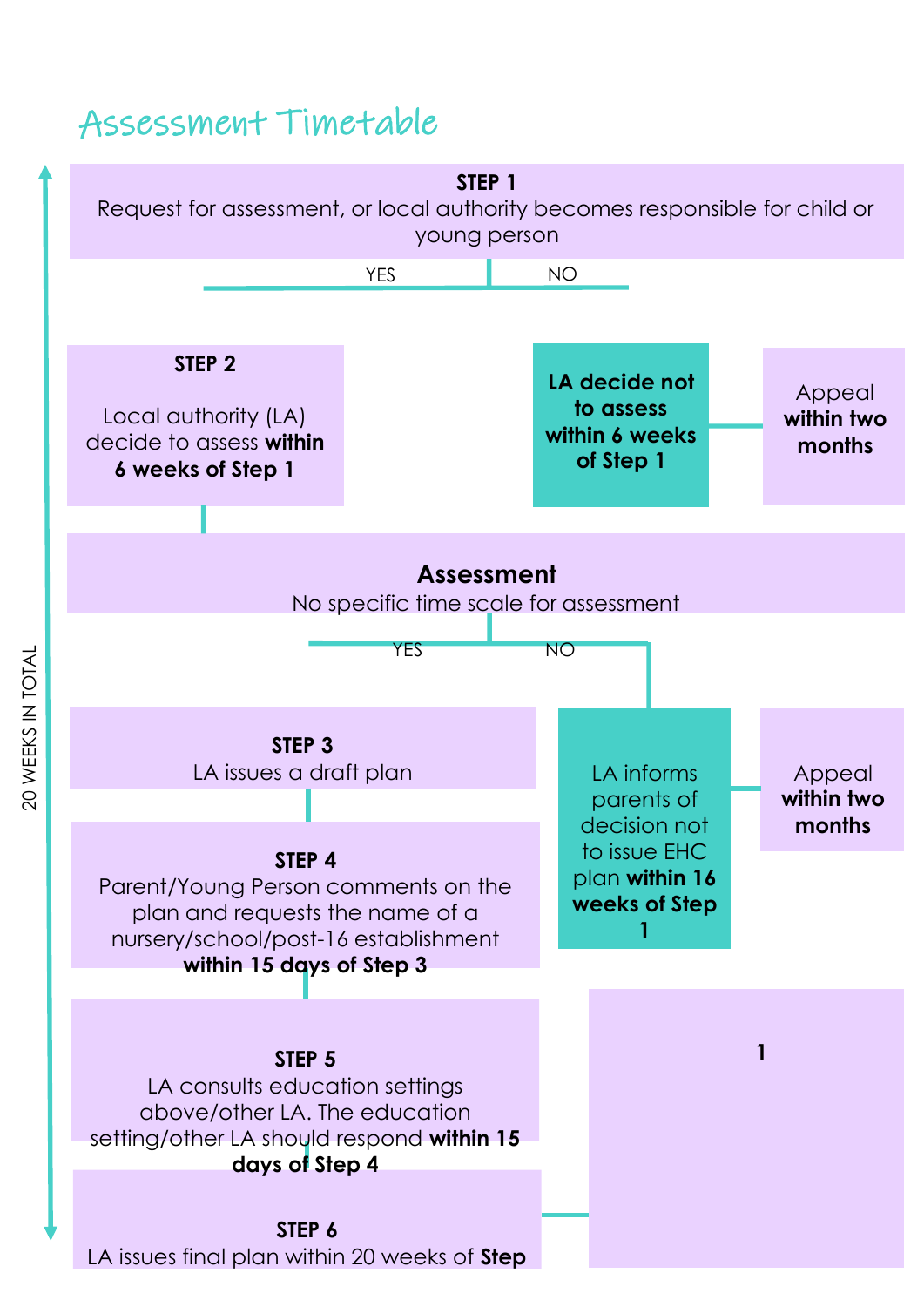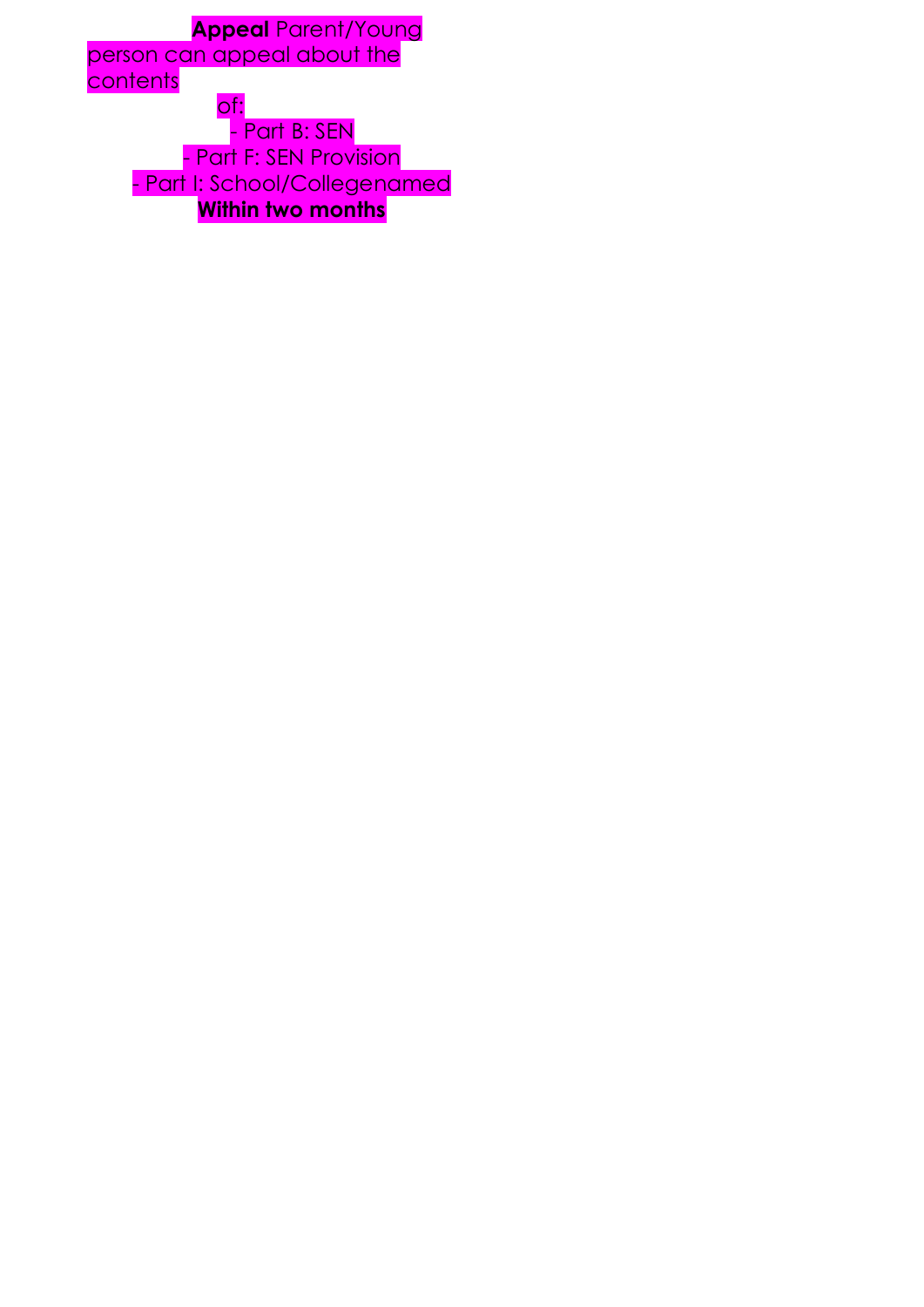# Where can I get more Information, Advice and Support?

You can read about Education, Health and Care needs assessments in the **SEND Code of Practice** Chapter 9.

The Cornwall Local Offer includes more information on the local arrangementsfor EHC needs assessments:

**SENDIASS** can give you:

- Information about **EHC Needs Assessments**
- Advice and support during the process of assessment
- Details of other organisations, support groups and services that may be of help
- Information, advice, and support about your rights to make a complaint, seekindependent disagreement resolution or mediation

## Further Information



**Information:** You may find it helpful to look at our other leaflets and information on our website, social media channels and through our workshops and courses. We have some downloadable resources. If you can't find the answers. to your questions, you can get in touch by phone, text or email – **you choose** which works best for you.



**Advice:** We provide unbiased information and advice about what the law says, the local authority's policies and procedures, and about the policy and practice in local schools or other settings. We do not take sides or tell you what to do, we will help you get the information you need to make your **own choices**.



**Support:** We can help you by **listening** to your views and concerns, whilst working with you to explore your options. We can help you with preparation for meetings, with letters, forms and reports and support you to have the confidence to **express your views**.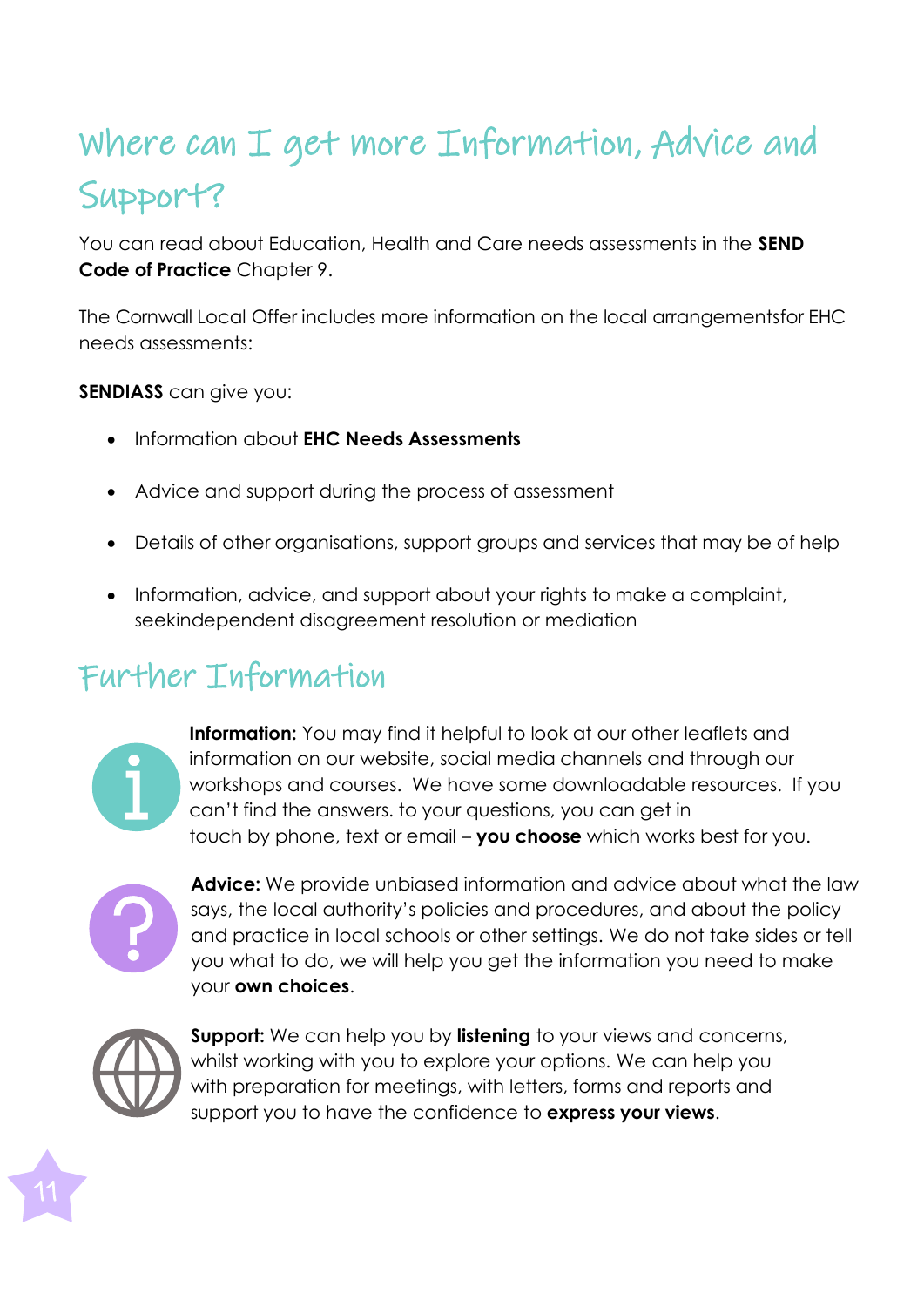### Useful Links

**Ace Education** (independent advice and information on state education inEngland.

**Child Law Advice** (education law advice for families) [www.childlawadvice.org.uk](http://www.childlawadvice.org.uk/)

**Contact** (for families with disabled children) [www.contact.org.uk](http://www.contact.org.uk/)

**Council for Disabled Children** (umbrella body for the disabled children's sector) [www.councilfordisabledchildren.org.uk](http://www.councilfordisabledchildren.org.uk/)

**IASS** (information, advice and support services network[\)www.cyp.iassnetwork.org.uk](http://www.cyp.iassnetwork.org.uk/)

**IPSEA** (national charity providing legally based information advice and support[\)www.ipsea.org.uk](http://www.ipsea.org.uk/)

**Our Website** [www.cornwallsendiass.org.uk](http://www.cornwallsendiass.org.uk/)

**SEND Code of Practice** (explains the statutory duties of schools and local authorities) [www.gov.uk/government/publications/send-](http://www.gov.uk/government/publications/send-) codeof-practice-0-to-25

**SEND Tribunals Service** (organisation responsible for handling claims) [www.justice.gov.uk/tribunals/send](http://www.justice.gov.uk/tribunals/send)